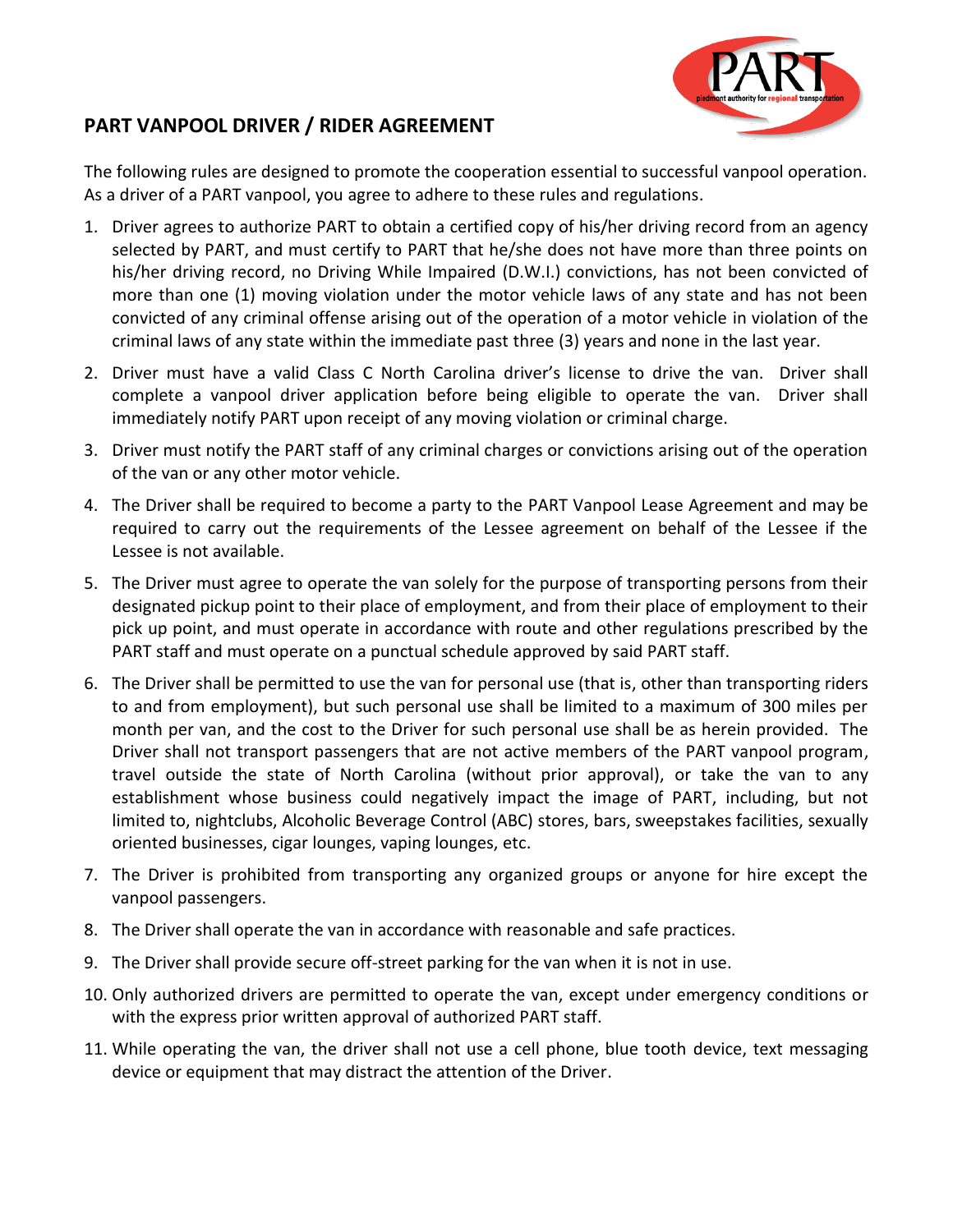- 12. The Driver shall prohibit the use or possession or transportation of any weapon, firearm, alcoholic beverage or any drug or other substance in violation of law within the vanpool vehicle. No smoking or use of other tobacco products, including, but not limited to, chewing tobacco, snuff, electronic cigarettes and vaping devices, is allowed in any PART vehicle.
- 13. The Driver will not permit the use of the vehicle to pull trailers, and no trailer hitches, temporary or permanent, are to be attached to the van.
- 14. The vehicle is to be driven only on hard-surfaced public streets and highways, and other normal access roads and driveways, and is not to be driven and such places or in such manner as to expose the vehicle to unsafe conditions.
- 15. The vehicle is not to be driven over bridges or roads posted for a maximum weight of 3 tons or less.
- 16. The Driver is responsible for promptly reporting any accident involving a bodily injury or property damage, the reporting to be in accordance with the procedures outlined in the Operations Manual. The Driver or Substitute Driver shall be responsible for any damage to the extent that said damage is not recoverable from insurance, up to a maximum of \$100.00, and shall be fully responsible for any criminal acts arising out of the use of the van.
- 17. The Driver does hereby agree to indemnify and save harmless PART, its officers, agents and employees against all claims, actions, lawsuits and demands, including reasonable attorney fees, made by anyone for any damages, loss or injury of any kind, resulting from the negligent acts or omissions of the Driver. PART shall not under any circumstances be liable for consequential, incidental, special or exemplary damages arising out of or relating to the transaction contemplated under this Agreement, whether in contract, tort or otherwise.
- 18. Failure of the Driver to perform or observe any covenant, condition or agreement required to be performed or observed shall be grounds for termination of this Agreement by PART. Any such termination shall be effective immediately upon the providing of written notice of termination to the Driver. Upon termination of the Agreement, Driver is no longer eligible to operate any vehicle owned by PART.
- 19. Pick up is limited to the agreed times and locations. The vanpool will wait a maximum of two minutes beyond the agreed time before departing from each stop. The participants are expected to be prompt so that others are not inconvenienced.
- 20. Participants agrees to make full payments promptly and in advance each month. Participants are responsible for any late fees associated with late payments. During vacation or other periods of absence, participants may sublet his/her seat to a party who must adhere to the conditions of this agreement. Fares are not refunded for any reason.
- 21. Participants must give the Lessee & PART a 30-day notice, if they decide to stop riding the van for any reason. Participants will be responsible for any costs associated with early termination.
- 22. Participants are required to behave in a manner which promotes positive interaction with other vanpool participants. PART reserves the right to ask a person to vacate the van if it is deemed necessary for the welfare of the vanpool group.